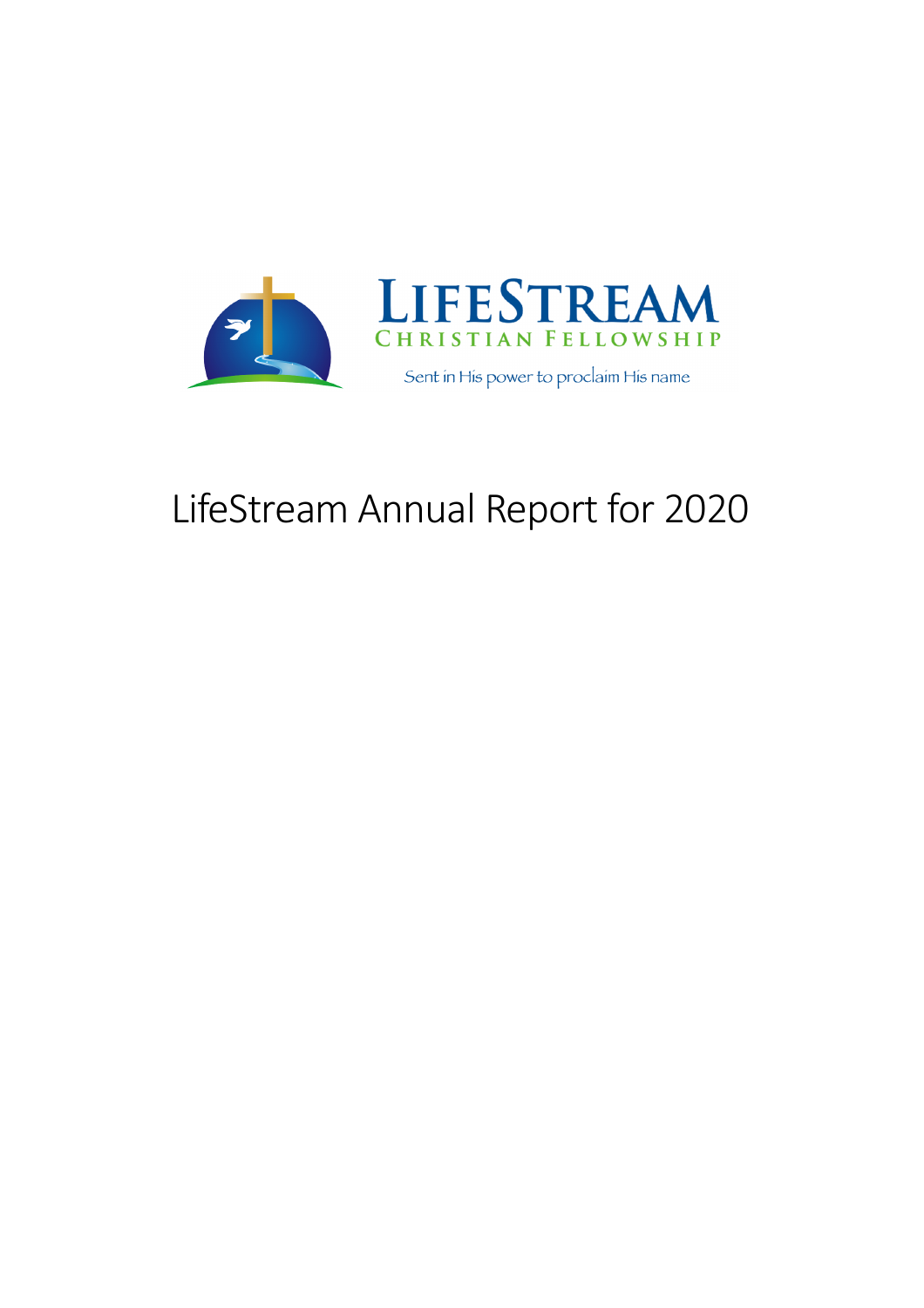## Contents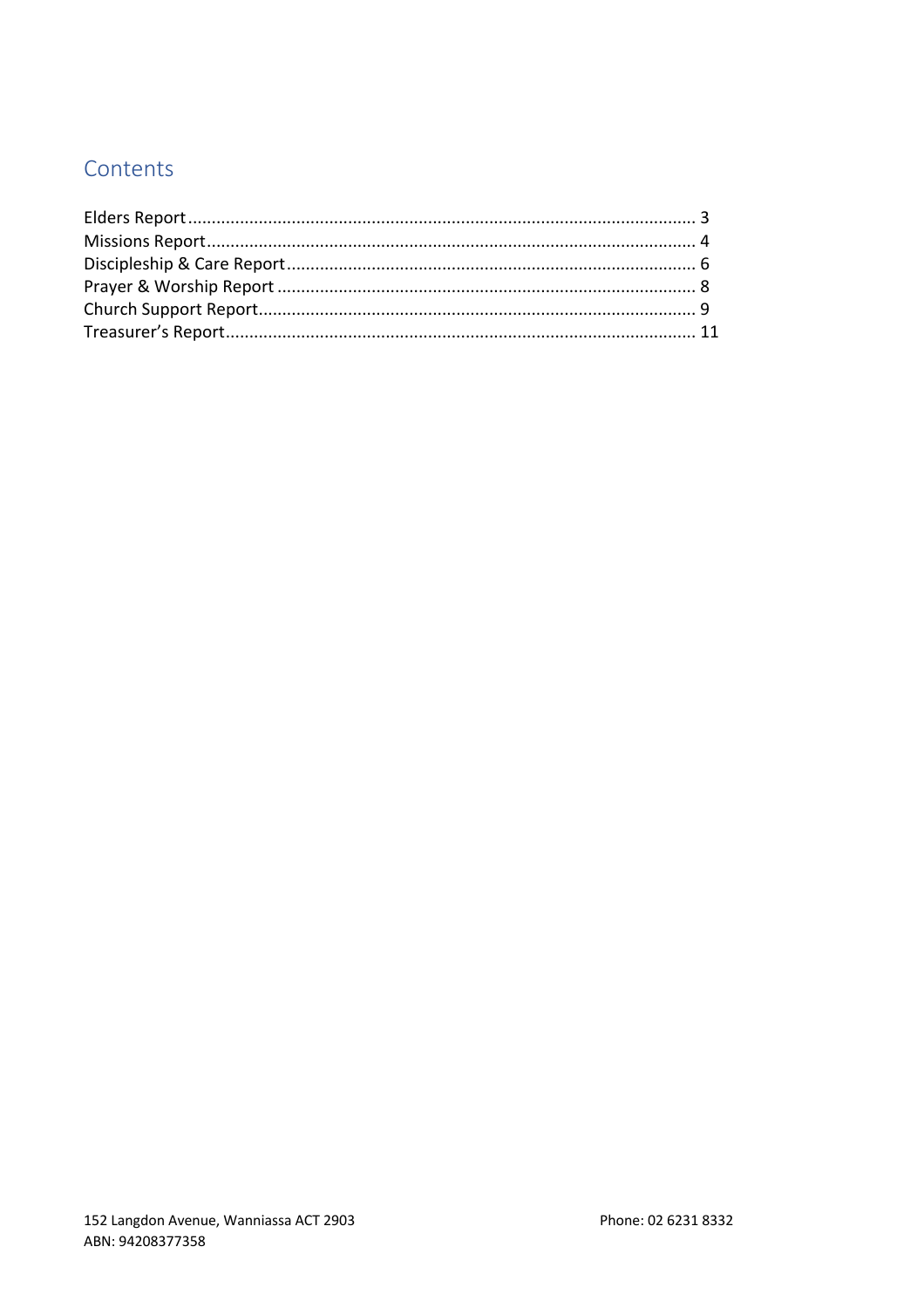

## Elders Report for 2020

### Certainty in an uncertain world.

2020 was a unique year in world history. The Elders had sense that there would be a change in 2020, when the bushfires occurred in late 2019 and early 2020, we thought we had seen a message to Australia. Little did we know what was to come next. If 2020 has taught us anything it is that situations can change rapidly, and we need to know where our help comes from.

During 2019 we began an exploration of what it means to be involved in a Discipleship Making Movement (DMM), this was mainly focussed at the leadership level. One of the key requirements of a successful DMM ministry is for it to be bathed in prayer. Given where the Lord had been leading us over the last few years this approach fits neatly into the other key areas of focus for LifeStream. The events of 2020 have just reinforced the centrality of prayer and in a way, God has given us a "breather" from the work of ministry (programs literally had to stop) to focus on Him for this time.

2020 really affected our ability to continue to build relationships with other pastors and church leaders around the Tuggeranong Valley. Our involvement in the Pastors and Leaders prayer groups moved online during the lockdowns of early 2020 and continued like this through the rest of the year. These groups meet one a month on the first Friday of the month and the third Tuesday. This means that at least one LifeStream leader is meeting with other Christian leaders on a fortnightly basis for prayer. This is LifeStream's key activity in building the unity of the Body of Christ.

The eldership still strongly believes in the call of God on LifeStream and, like many other Christian churches the Western world, we are finding that people are becoming less receptive to the message of the Gospel. That does not mean that God has given up on them but we will work his sovereign will with people in his way and his timing. The disruptions of 2020 have shaken many to their core and left many unsure of what they had put their "faith" in. This is a great opportunity for the Gospel.

The eldership continues to seek God's guidance for LifeStream on a regular basis with a particular focus on hearing his heart. We encourage each member of LifeStream to likewise seek his heart for your own life and listen to him during your week to understand where he would have you and what message he wants to bring through your life.

#### Regards and God's Blessing

The Elders: Michael Branch, Marjorie Waugh, Peter and Kim Taylor.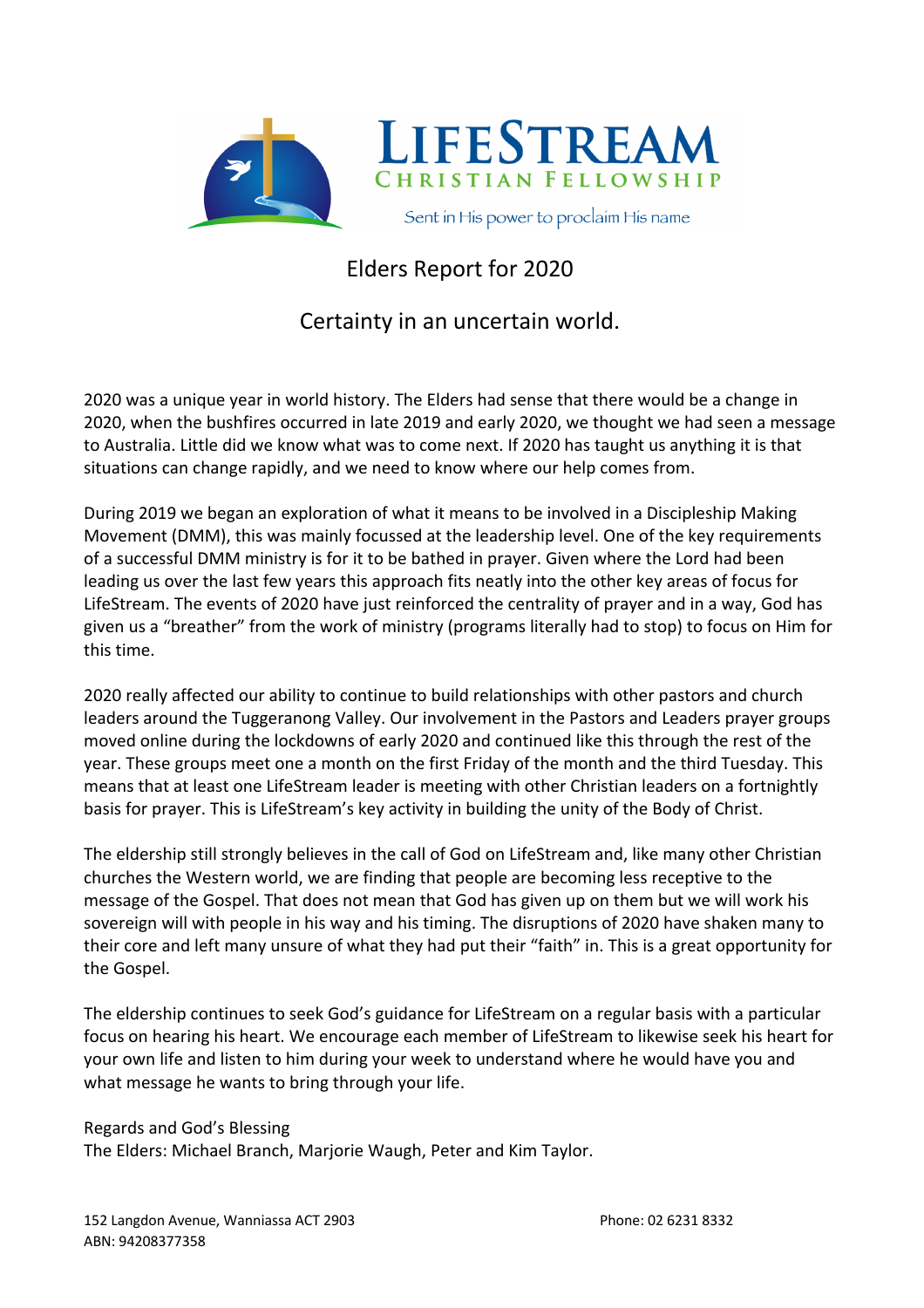

## Missions Report for 2020

This has been our first year of the Corona Virus pandemic around the world, affecting us all and the way we and our colleagues do mission.

#### Australian and Local Missions

Our missional training groups finished where we all learnt more about disciple making movements how and why they work and what are some of the Biblical emphasis in comparison to the way we have been taught and are used to doing mission/ evangelism. One of the principles we like to emphasise in this, is that disciple making movements are about journeying with people, praying with faith and giving time for the Holy Spirit to move. Ultimately this involves discernment and sowing seeds but being prepared to spend time with those who are open to discovering more about Jesus. Graham and Julie started another group in 2020.

We had our first free community meal for those who wanted to attend at the beginning of the year. Due to changing regulations because of the pandemic our cook didn't think it was wise to continue with the free community meal until further notice and things settled down.

We have continued to support Christian Education in Schools (CEIS) here in Canberra. CEIS goes into public primary school Lifestream does this by making our facility available for volunteer training, a yearly donation and by being available to help where there is a shortage of volunteers.

This year (2020), Caroline and I went to Tasmania with Dave and Colleen Lawton to teach about reaching out to others by looking at what the Bible has to say. A number of leaders from various denominations were present at a group meeting in Hobart plus we spoke to quite a few couples and individuals in various areas of the state.

I have met with a group at the mental health prison consistently. This was done on zoom when face to face meetings where not allowed.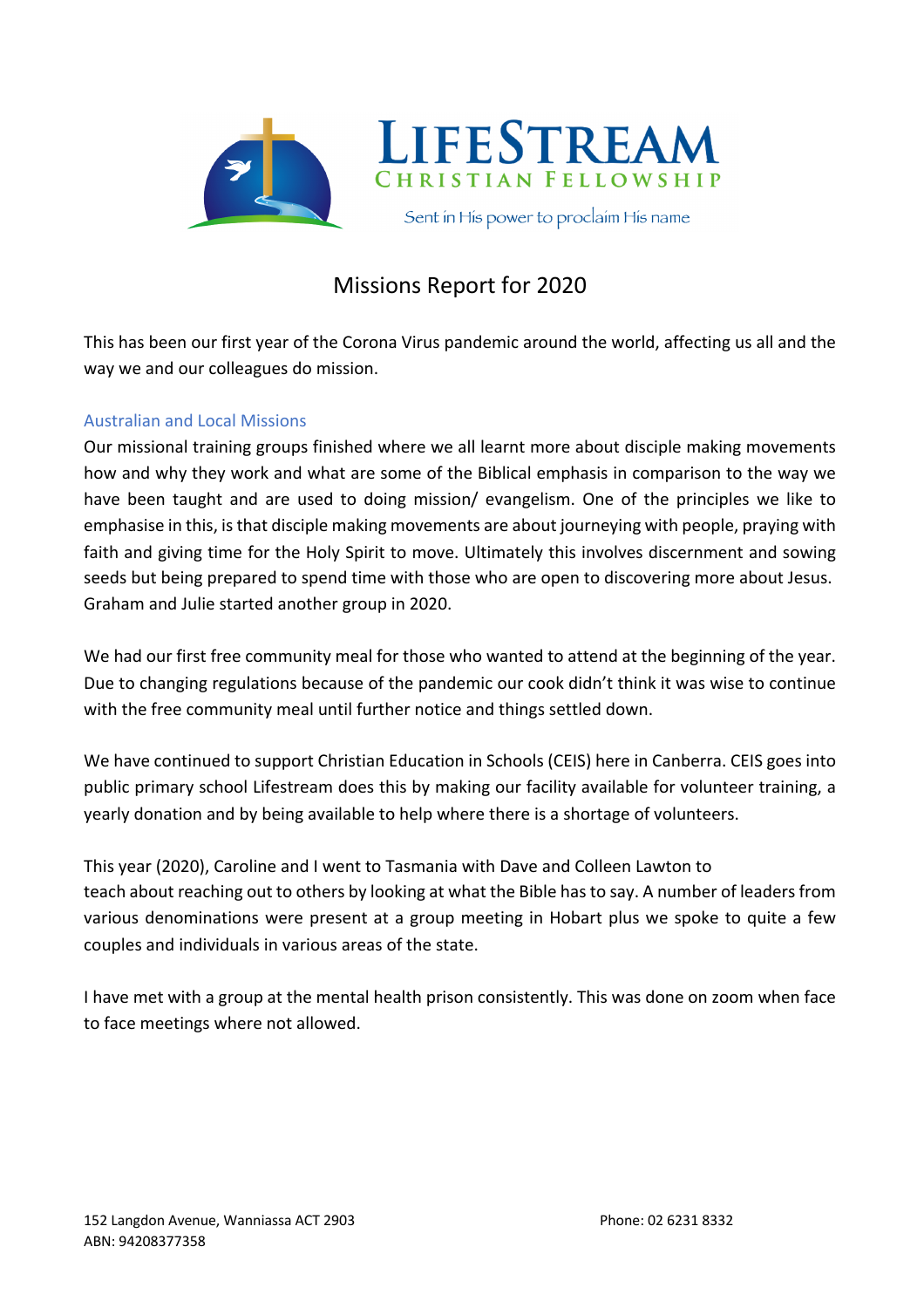#### International Missions

One thing that was looked at by Lifestream was Australian Charities and Not for Profits Commission (ACNC) compliance for international missionaries. This is ongoing.

Some activities the missionaries we support have been involved with are below in alphabetical order;

#### Carrascos

Due to the pandemic Oscar wasn't involved in building many homes. Kirsty was involved in helping out with a Discipleship Training School with YWAM. Other activities she has been involved with in 2020 is teaching English and the Homework Bus. The Homework bus has been a great benefit, seeing a lot of kids were unable to attend school and had to do assigned work at home. It was also great for connecting with the parents of Circulo kids.

#### Hays

The Hays settled back into Ikethelo after returning to South Africa. With lockdowns and volunteers leaving for their home countries the Hays have had a busy year educating children as well as their normal duties of helping to keep the orphanage organised.

#### JCLCM, the Flores and Bautistas'

Lifestream sponsored a mission trip from JCLCM to Baguio, 261 km or a 4 1/2 hour drive to the North. Bernard and Mely were involved with a small group of police officers as well as normal JCLCM involvement. We have also supported JCLCM with donations in relation to food in a poorer area of Manila that has less access to food.

Jenny Bautista continued her breast cancer treatment. Nelson went to the island of Polilo after a cyclone taking food that was partially viable because of a donation from Lifestream. We also contributed to the raising of the floor at JCLCM so that water didn't flow into the building in event of a flood.

#### Mercylink and the Parrs

LifeStream provided money for food during the year. Rupert and Angel had an extended stay in Australia due to covid, leaving in mid-June. Due to restrictions, the church has not being able to meet all the time like most places. There was also some stay at home orders, check points with police displaying weapons etc.. The Philippines had the usual disasters such as cyclones, earthquakes and floods.

It great to be in regular communication with those we support to encourage and pray for one another. With lots of activity happening around the world it's good to remember we have our identity in who we are in Christ, not in what we do.

Blessings, Murray.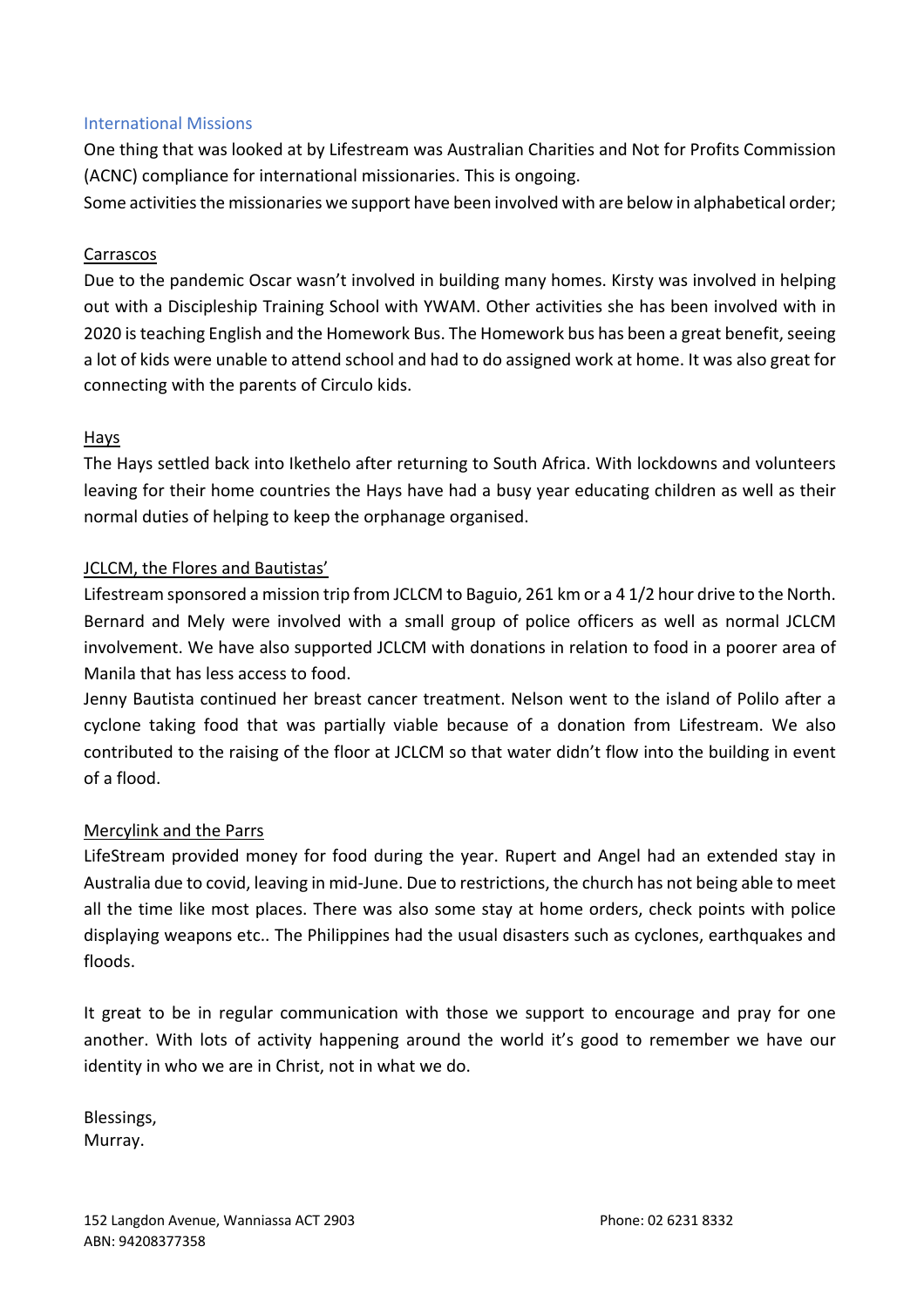

## Discipleship and Pastoral Care Report for 2020

Thank you for the opportunity to share some highlights, amongst the difficulties of consistency of face to face meetings during 2020, in the areas of Discipleship and Pastoral Care.

2020 was a year of uncertainty for many as restrictions on public gatherings were enforced. Even though this was different, we found new ways of connecting and caring for one another. Greater appreciation for face to face meetings was echoed when we were able to meet together again.

#### **Pro Active Preparation for Discipleship**

Missional Training Groups were formed by late April. One of the aims of these groups was to connect more regularly along with inviting people to join a 'physically distant but socially connected' Missional Group. These groups were to be training in missional thinking and living and for reaching our already formed relational networks as well as any new people who are interested in Jesus. Very specific material was used to facilitate learning about local mission in an engaging and practical way.

These groups were held on line or by phone. Marjorie already facilitated a group, Peter and Kim along with Michael and Andrea, and Murray and Caroline also facilitated groups.

#### **Refresh Ladies**

A planned meeting with a qualified and practicing Christian counsellor was still able to take place through an online platform. We discussed the area of self-care which was very timely for the year that laid ahead. Many family members were unable to meet so it was an important topic to reflect on. An invitation for our LifeStream ladies and their friends to enjoy some fun, fellowship and food was held in December. We shared about Jesus coming to bring good news of peace and great joy. Refresh seeks to present a holistic approach to caring for our whole person- body, mind, spirit and soul.

#### **Visitation**

It was great to visit those who were unable to come to our meetings on a Sunday and also to encourage and pray for those who were unwell. We appreciate all who are involved with visiting and caring for the body of Christ.

It was a privilege to be able to visit one of our oldest members and be part of her last hours and funeral. Due to covid 19, numbers were restricted to the family members (along with Murray and I) in attendance.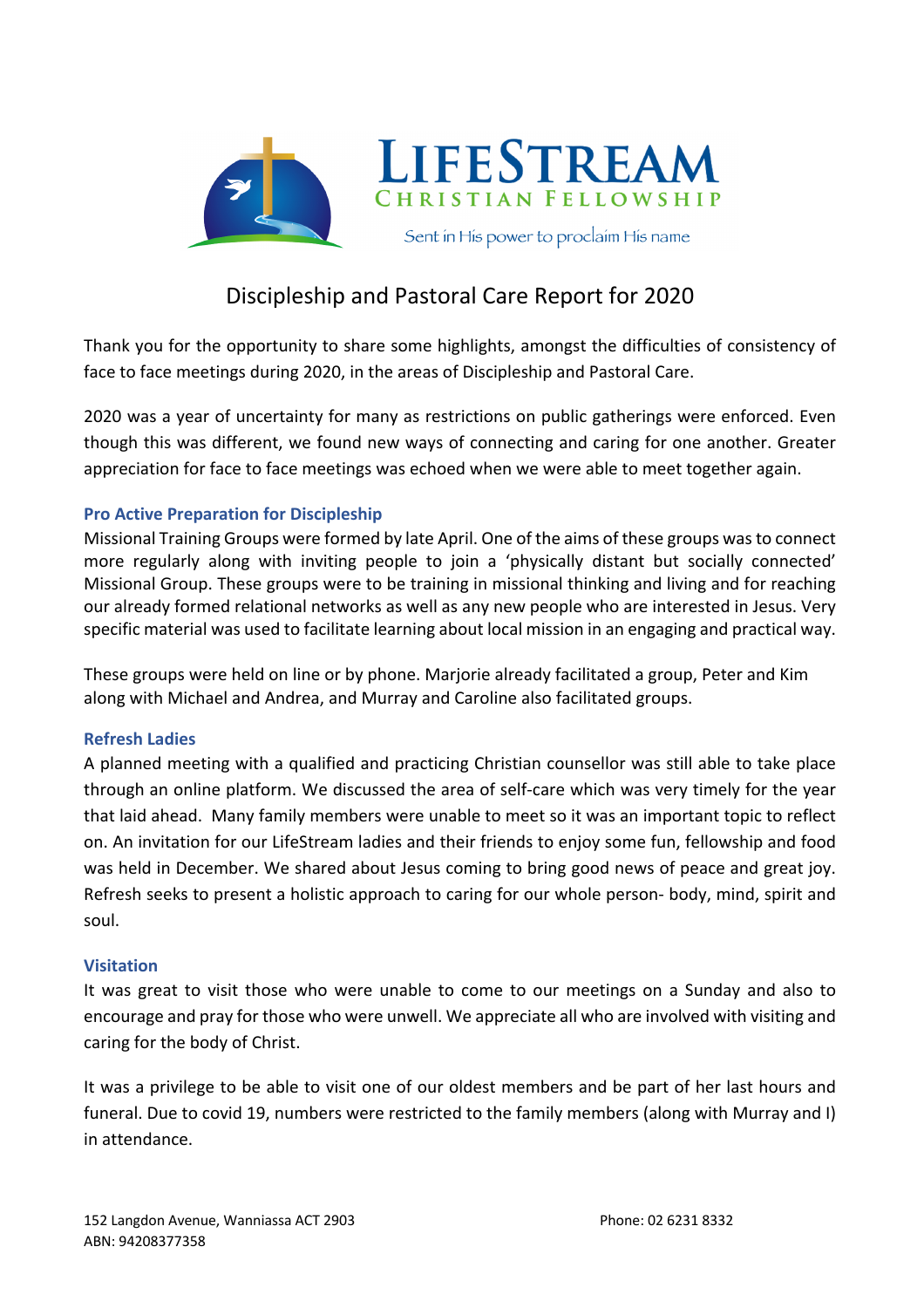#### **Ladies Connect Group**

Thanks to Julie who has faithfully leading this group for many years. Again, this year we were able to walk through some of Paul's letters using Discovery Bible process. It's been a great way to engage with the Scriptures and one another in a meaningful way. We also have meaningful get togethers over coffee or lunch throughout the year as well, to support and encourage one another.

#### **Men's Ministry**

Peter has met with some men over a meal to catch up.

2020 offered a time of change due to not being able to meet face to face for a time. This enabled us to connect over the phone on a consistent basis, and eventually with some home visits providing updates and friendly interaction.

Among the congregation, a renewed sense of relying on and trusting God for safety, public gatherings (with social distancing) were reopened enabling us to meet face to face again. It was a good time to reflect and wait on God during this unusual time. God is good all the time. We give Him the glory and honour for keeping us safe during 2020.

Grace and Peace, Caroline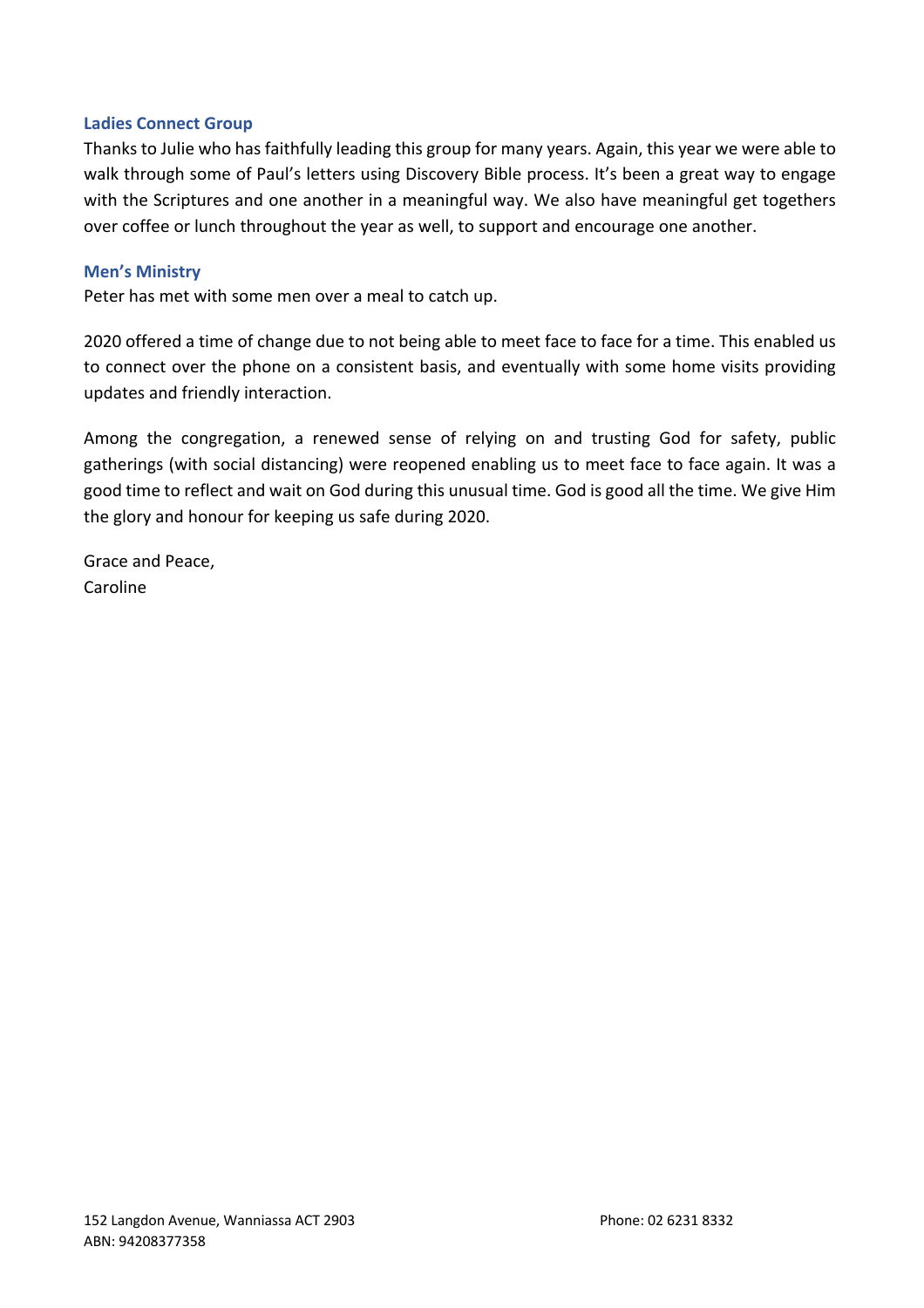

## Prayer and Worship Report for 2020

2020 was a very different year here in the ACT, Australia and the world, starting the year with bushfires, hail, and then the world-wide COVID-19 pandemic as such we began the year being able to run our usual meetings as per normal times, until April when the COVID-19 pandemic took its toll on allcountries, bar a very few, with shutdowns for varying amounts of time.

From April onwards, initially, due to lockdown procedures in the ACT we met via Zoom and used the internet to support worship enabling some of our overseas missionaries to attend some of our meetings, with Roo & Angel remaining in Canberra, unable to return home. With so much time being given to being 'at home' during this time we encouraged all at LifeStream attendees to take time in God's presence to see how He wanted us to fulfill Matt. 28:18-20 both on an individual level and at corporate level. We adjusted our meeting times to include the taking of communion and the designated person bringing the message with opportunity at the end to discuss what God was individually speaking to people as they listened finishing with a time of prayer for any prayer needs that we had discussed.

As the year progressed and we saw less cases of COVID-19 here in the ACT, so restrictions began to be lifted and we were able to meet back in our church building but, due to social distancing rules, only in small numbers. Some meetings continued to be held via Zoom to allow for more people to attend them.

Our prayer times became more global in their perspective and reflected our desired to see people come to know Christ. During this time God confirmed to the leaders how important prayer was to be the basis for/of all we undertook, with discussing how we could encourage this to happen more regularly in the present circumstances.

A new initiative was started called **one thing.** This is what we, as a congregation, were encouraged to get and take a hold of each week from the messages brought and during our times of worship. What was the ONE THING that God wanted you to understand that week. This continued to be a very interesting time for us to press into God, to seek Him as to the way forward throughout 2020 and taking time to do this daily with the worldwide pandemic ever present, adjusting how we did 'church' to reflect this and our growing desire to reach those around us through God-conversations and possible disciple-making ministry opportunities with those near to us at home, work and along the way. Seeking God undergirded what we hoped to achieve in Him and did throughout 2020, despite all the challenges it presented.

Blessings, Marjorie.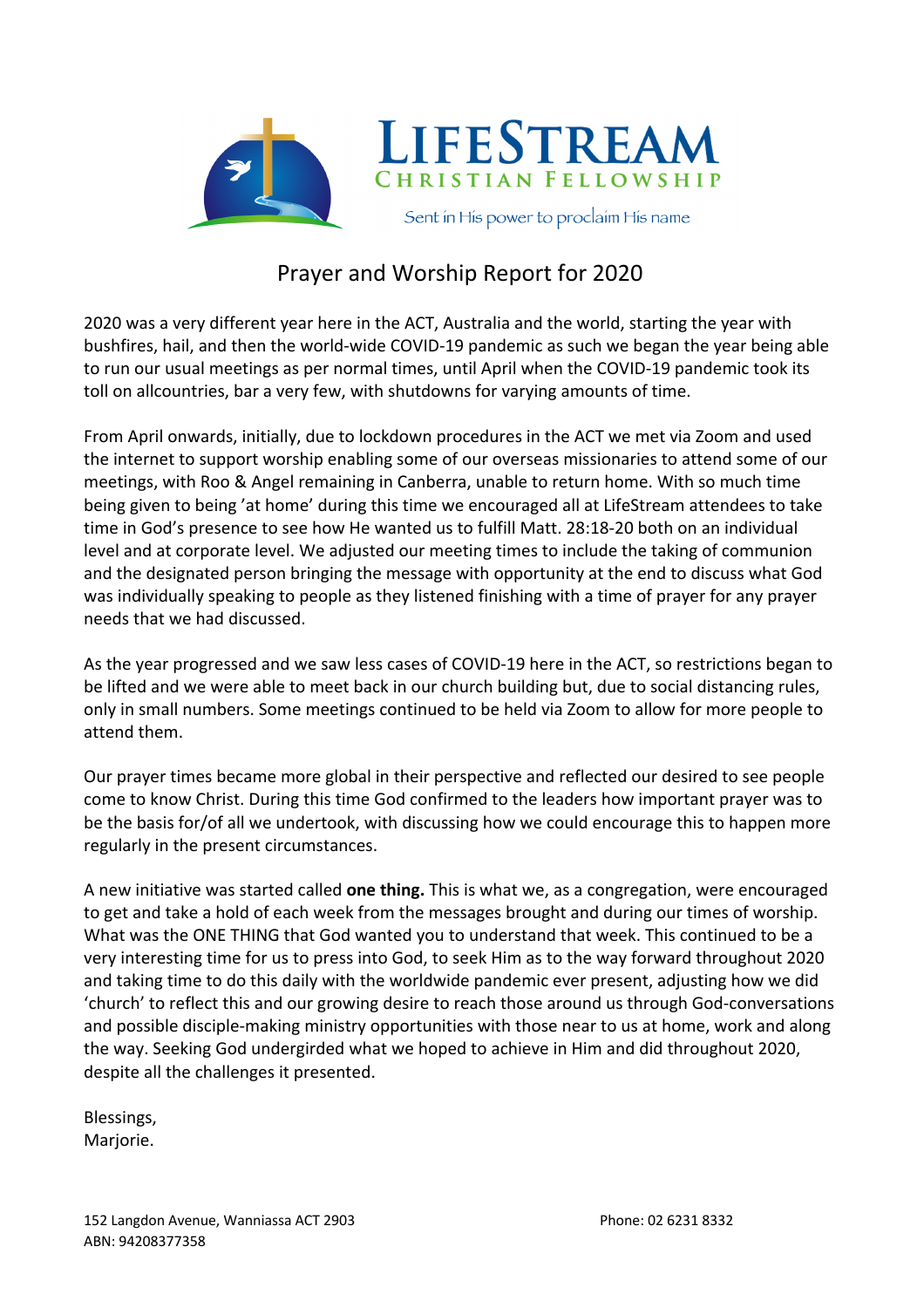

## Church Support Report for 2020

#### **Overview of Church Support Ministry**

The Church Support Ministry covers the following essential services to the church body and the other ministry teams:

- 1) Financial management
- 2) WHS
- 3) Information Technology
- 4) Administrative support
- 5) Communications
- 6) Facilities

#### **2020 Report**

This year the financial management team comprises Kristelle Mann and Janeane Thompson who undertake the day-to-day running of the financials of the church, these staff were supervised by Michael Branch, the church treasurer. Additionally, Graham Mortimer provides invaluable assistance in liaison with government and other agencies.

Susan retired from her role providing administrative support to all the ministries of LifeStream during 2020, her role was divided between Caroline and Murray for administrative functions and Kristelle Mann being engaged for bookkeeping support. Graham Mortimer has provided an important conduit to government agencies and FreshHope as well.

The purpose of the facilities is to provide a place of worship, ministry and administration for the outworking of God's purposes in and through LifeStream. There were five user groups of the LifeStream facility, LifeStream itself, Samoan AOG Church, Big Improvements Tutoring, ToastMasters and Tabernacle of David. It is a blessing that our facilities are able to support such a great range of Christian ministries striving to worship and glorify God through His Son as empowered by the Holy Spirit.

#### **WHS**

LifeStream's WHS functions are primarily provided through the office and Rusty Streatfield as our safety officer. Thankfully no major incidents occurred during 2020.

#### **Information Technology**

The information technology area remained relatively static during 2020 owing to it working reliably and there being no major needs to be addressed. The implementation of Elvanto Church Management software was moved forward very slowly during 2020 and is a continuing focus area for 2021.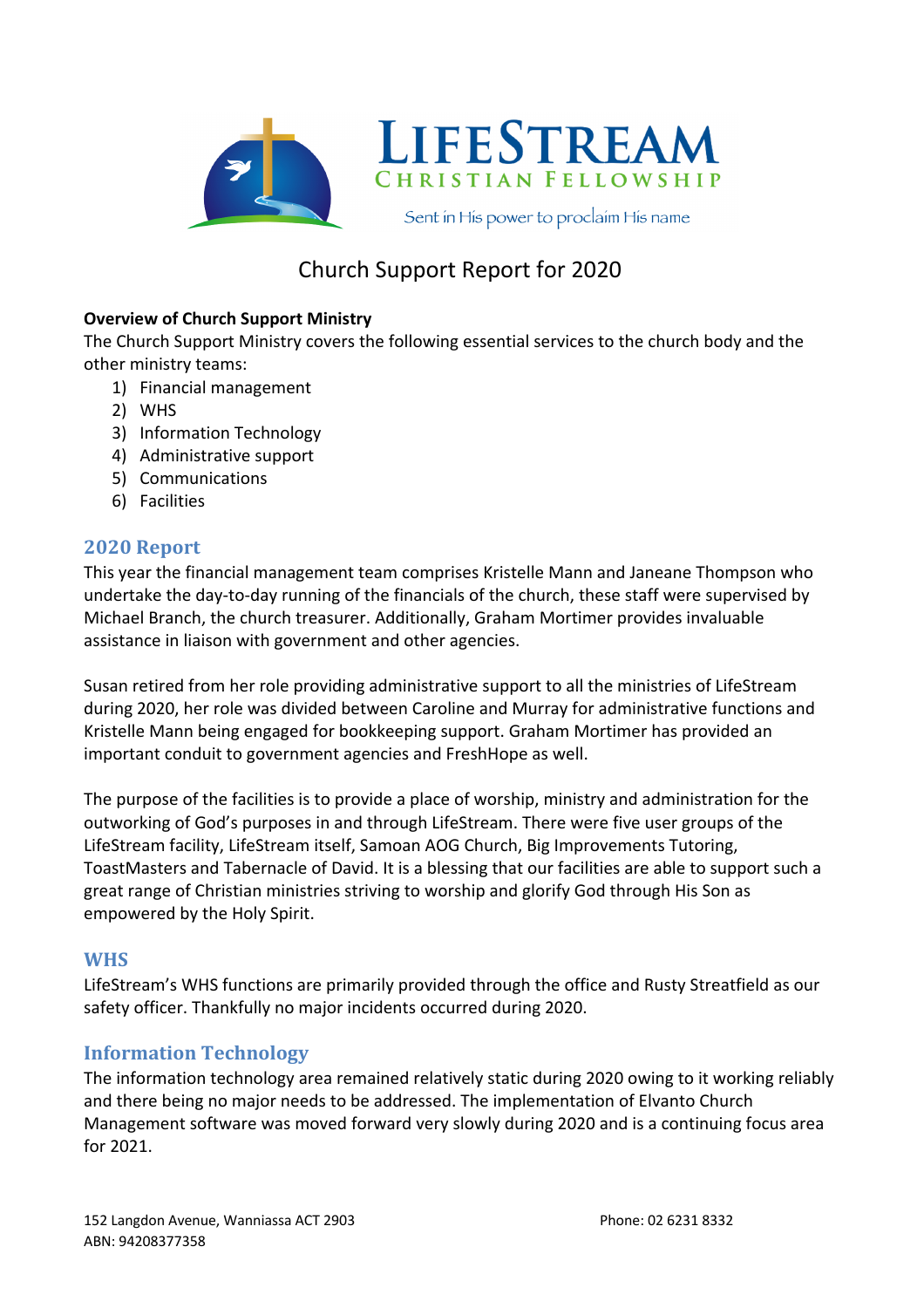#### **Facilities**

During 2015 we adopted a five-year strategic plan for the development of the LifeStream facilities, incorporating all buildings and grounds. During 2020 only minor repair and maintenance works were undertaken.

In addition to the planned developments, the priority for urgent works is on providing safe, secure and healthy facilities. All users of the LifeStream facilities are encouraged to care for the facilities, report any concerns to the Church Office, and appreciate God's blessing through the facilities. The support of others in caring for the facilities is sincerely appreciated.

The following changes/repairs were made to the property during 2020:

- Early in 2020 due to hail damage prior to Christmas 2019, the pergola roof outside the Kids Hall was repaired.
- The hot-water system in the kitchen was fitted with a water temperature regulator, to reduce the risk of water scalding burns.
- Install of additional storage cabinets within the Kids creche room (this work is still to be finished).
- Repairs/maintenance to the Ride-on mower.

For the rest of the 2020 year, due to COVID, the focus was the creation of a Safety Plan that outlined how we will maintain a safe environment for staff and those who attend at the church property. This was achieved by providing the correct COVID safety signs, limiting the number of people per square metre and providing hand sanitiser solutions within the different rooms to meet the regulations as prescribed by the ACT Government.

Once approval was provided late in 2020 by the ACT Government first and then via Eldership, for attendance to be back at the church building, our next biggest improvement was to the method/technology used in capturing the Church service to enable this to be then present live via ZOOM over the Internet to help those that could only participate with the church family via online.

Michael Branch Interim Church Support Leader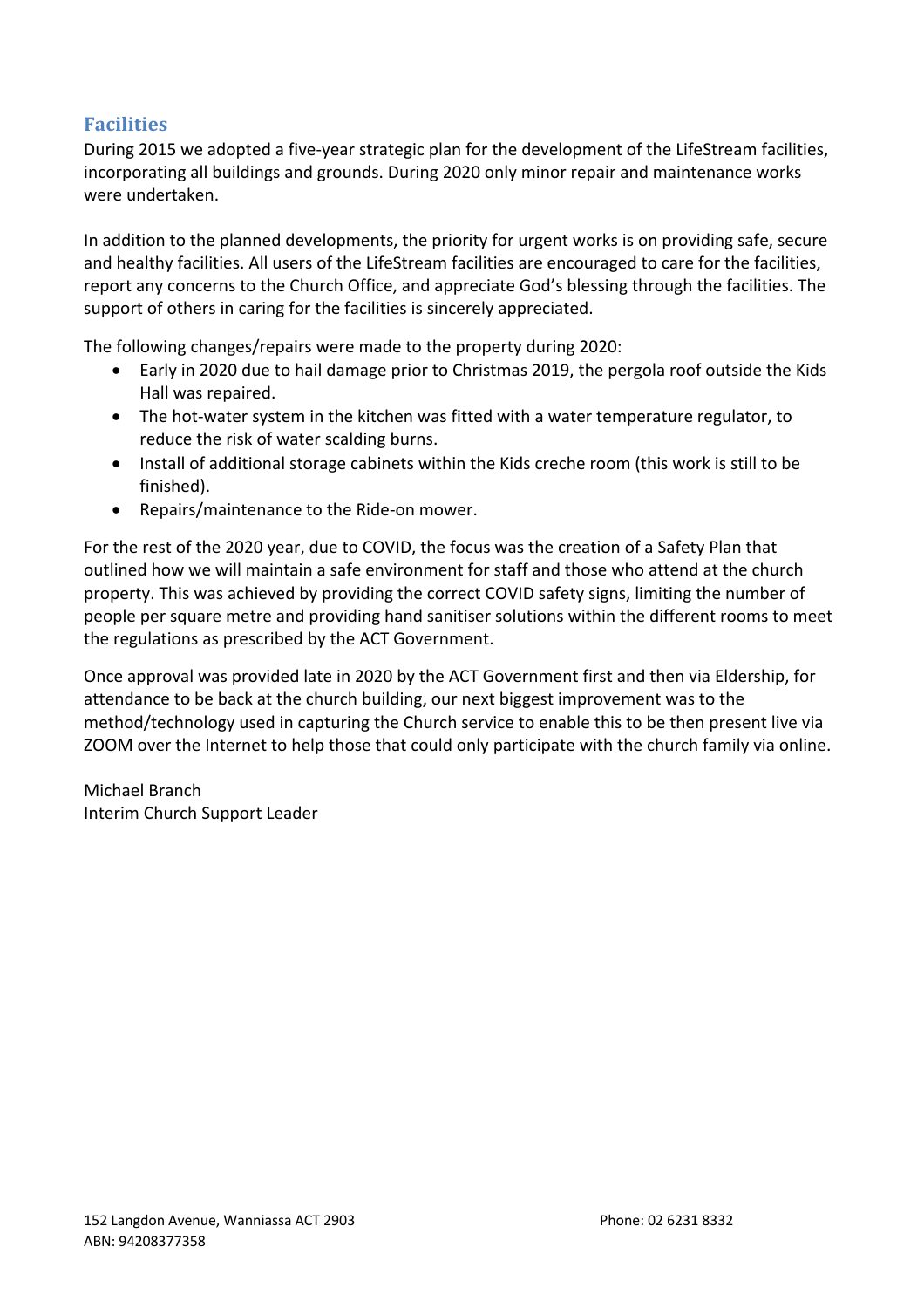



Sent in His power to proclaim His name

# LifeStream Christian Fellowship Financial Report for 2020 Annual General Meeting

For the Financial Year 1 January 2020 to 31 December 2020

Presented on Sunday 21 August 2021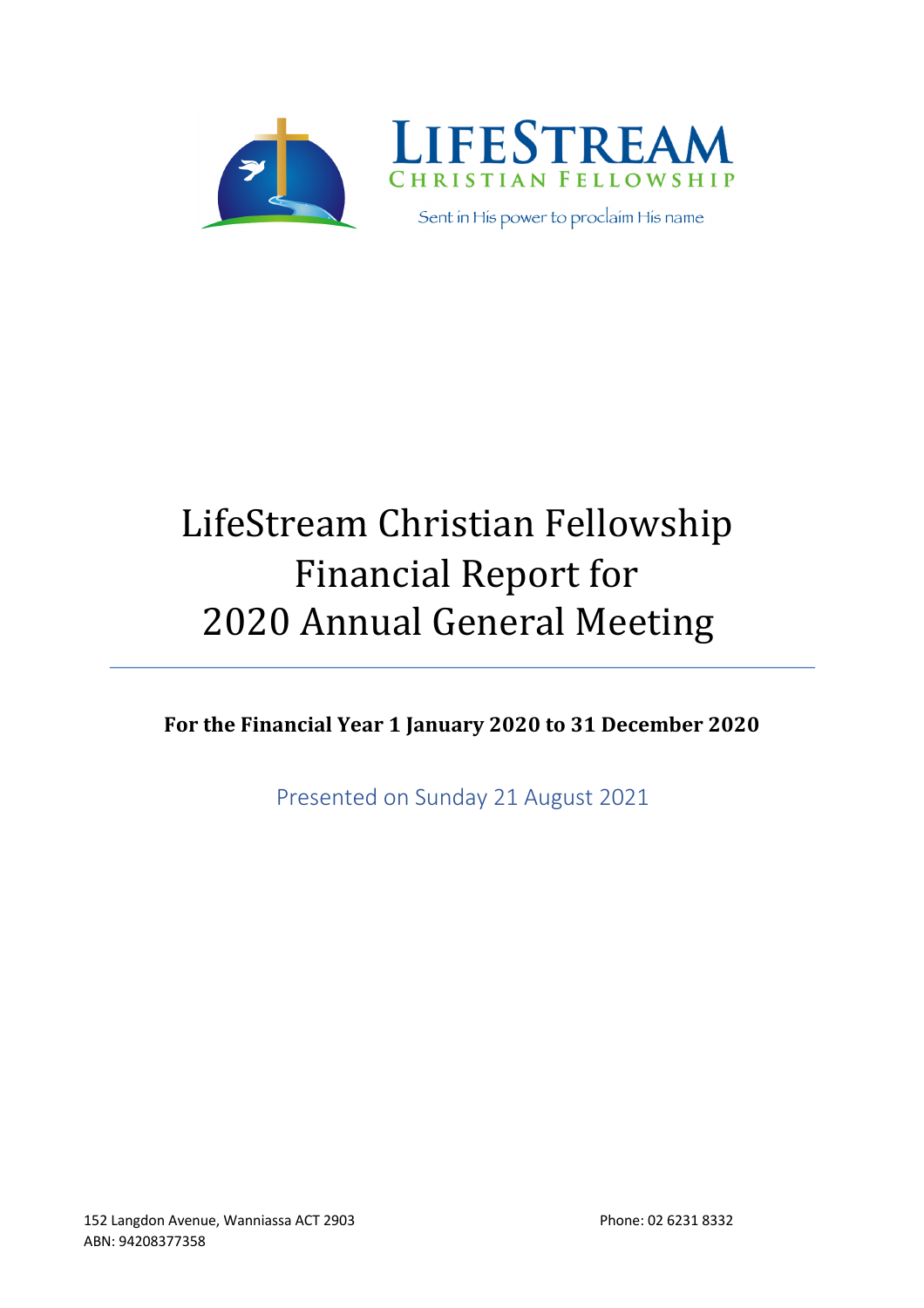### **Sections**

Financial Report for 2020 Annual General Meeting Trust Account Transactions for Financial Year 2020 Budget Financial Year 2021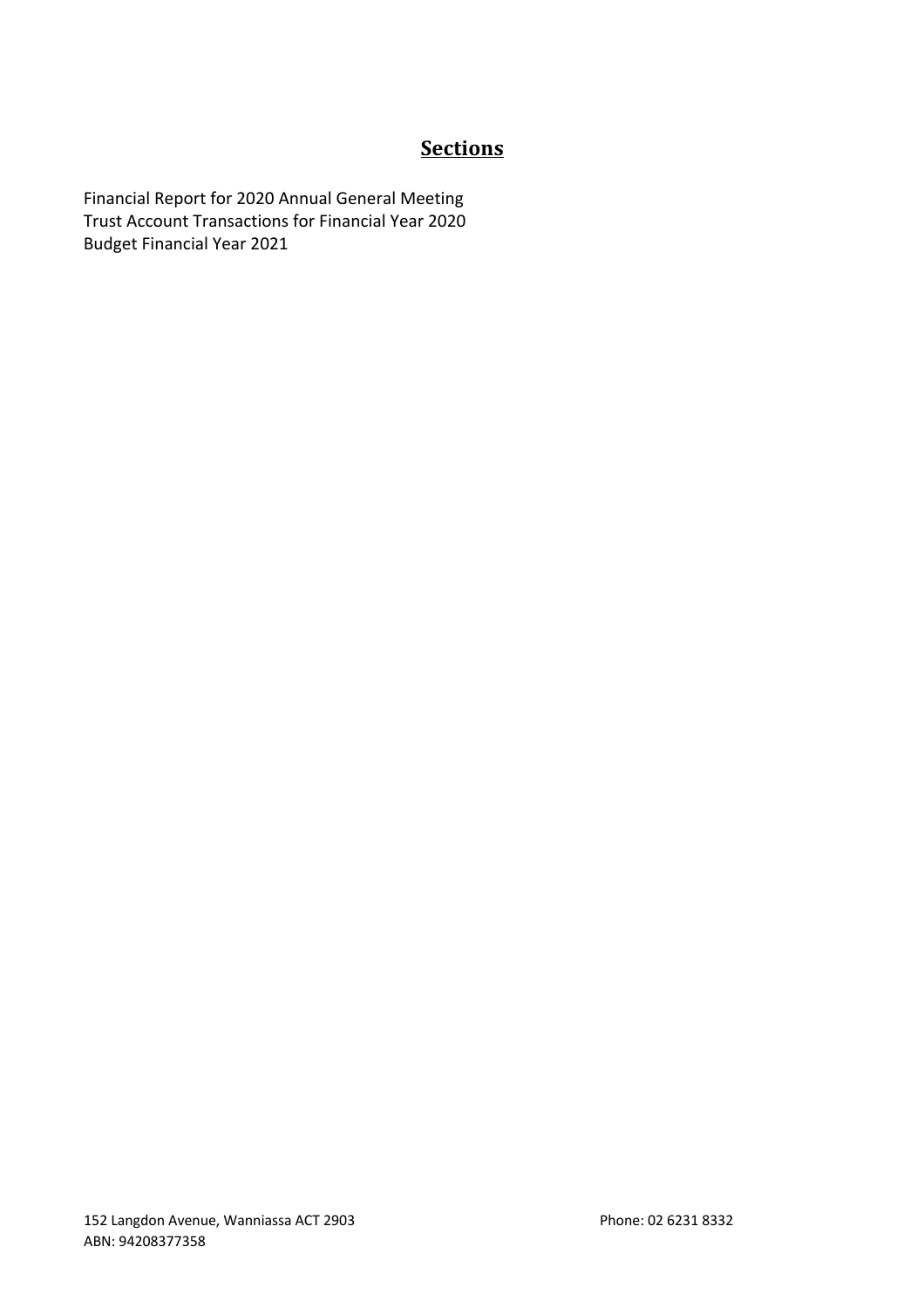#### **Summary of Auditor's Report**

The financial accounts for the year to 31 December 2020 have been independently audited by Gorrell Long Robertson Accountants. The auditor's report states that the accounts have been prepared in accordance with the relevant Act and presents a true and fair view of the financial position of LifeStream Christian Fellowship as at 31 December 2020 and over the period 1 January 2020 to 31 December 2020. The Auditor's report along with the church's financial statements will be sent to the Office of Regulatory Services in compliance with our obligations as an Incorporated Association.

#### **Summary of Balance Sheet**

LifeStream's total net assets at 31 December 2020 are \$682,273 compared to the end of 2018 of \$776,661.

The accounts show a net operating loss for the period of \$81,473 and total available cash funds at the end of the year of \$89,615. This compares with a net profit for the previous year of \$12,619 and available cash funds at the end of the previous year of \$159,211.

This reflects the turmoil of 2020 and the significant reduction in income that LifeStream received during this year. The reduction income was both in the form of general offerings and rent from the facilities as a large portion of the year the facility was unused.

#### **Comparison of Offerings 2020 to 2018**

|                     | Total general offerings | <b>Weekly Average</b> |  |
|---------------------|-------------------------|-----------------------|--|
| Financial Year 2020 | \$36,477                | \$701                 |  |
| Financial Year 2019 | \$118,483               | \$2,278               |  |
| Financial Year 2018 | \$102,317               | \$1,967               |  |

#### **Missions**

With 20% of all general offerings received going to missions, approximately \$11,034 has been used for missions. The previous year was \$23,162. This represents a significant level of giving to missions, especially during a pandemic year and reflects the heart of missions within LifeStream Christian Fellowship.

#### **Operating Cost**

|                                      | FY 2020   | FY 2019   |
|--------------------------------------|-----------|-----------|
| Employment expenses                  | \$103,490 | \$102,679 |
| Utilities expenses                   | \$5,598   | \$5,106   |
| General administration expenses      | \$11,032  | \$16,968  |
| Department expenses, except Missions | \$6,109   | \$7,517   |

#### **During 2020**

- Hire of the church building to Samoan AOG Church continued, with Big Improvements Tutoring (a Christian tutoring organisation) and Tabenacle of David continuing during 2020, albeit at a significantly reduced rate.
- LifeStream received a one off government payment of \$20,000 to assist during the COVID-19 pandemic.
- Rental of the manse was ongoing with Jane Werriwa taking over the manse during 2018.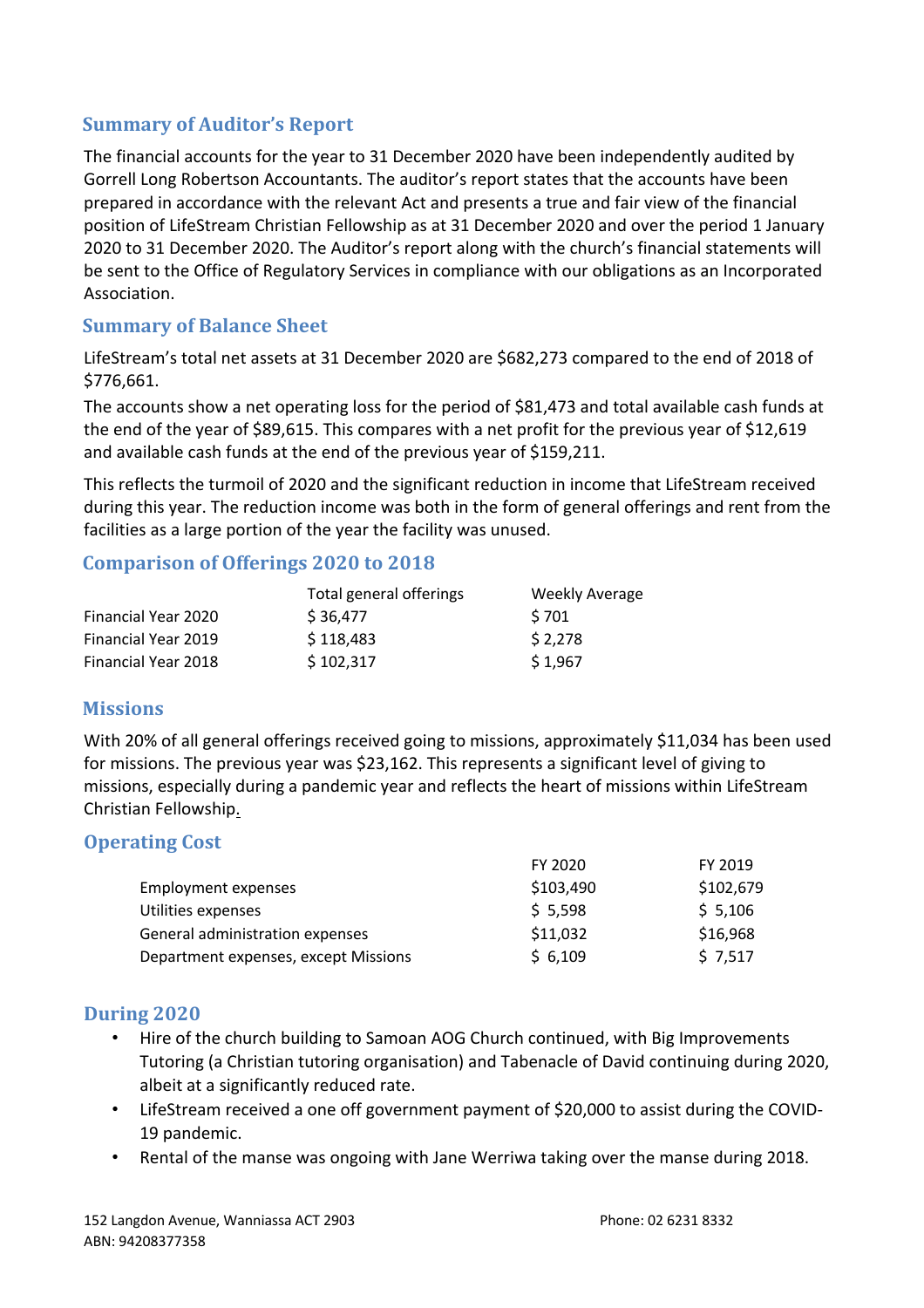#### Looking forward into 2021

• No significant changes are expected during 2021, except to return to closer to previous years income levels.

#### **2021 Budget**

A copy of the Church budget is attached. To cover the operating expenses of the church the offering for 2021 will need to be approximately \$163,300 or \$3,140 per week.

#### **Conclusions**

- (1) At 31 December 2020, LifeStream's total net assets, total available cash funds and the net deficit for the year were significantly poorer compared to those of the previous years, primarily due to COVID-19 effects.
- (2) The income for the year 2020 was significantly reduced against the previous year.

The ministry of Church Treasurer enables other ministries to function. Effective operation of this ministry ensures:

- Ministry resources are paid for;
- LifeStream members' mission support is distributed in a timely manner to our mission partners and overseas missionaries;
- the payment of salaries and entitlements; and
- the remittance of bills for services provided to LifeStream.

The Treasurer in combination with the Church Secretary interfaces with many external organisations, such as:

- the Australian Taxation Office,
- the Australian Bureau of Statistics,
- the Australian Charities and Not for profit Commission,
- the ACT Office of regulatory Services
- insurance companies, and other private companies.

These activities represent both LifeStream's statutory obligations and business requirements.

Janeane Thompson continued to be engaged by LifeStream to provide bookkeeping services and Kristelle Mann took over the running of the accounts. Graham Mortimer has provided invaluable assistance in interactions with government agencies and payroll activities.

Thank you to Kristelle, Janeane and Graham for all they have done during the year.

Michael Branch Treasurer July 2021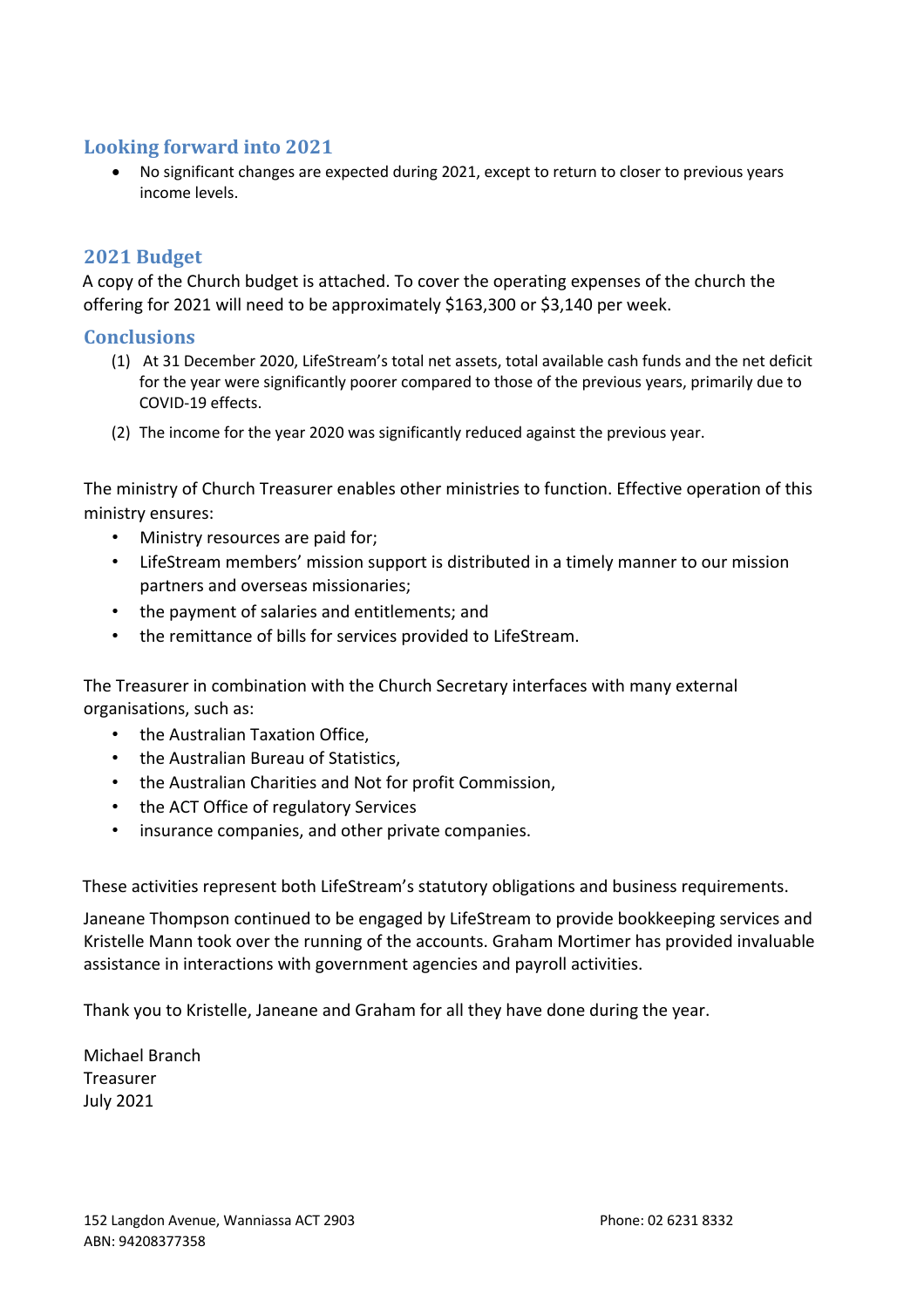## Trust Account Transactions for Financial Year 2020

| LifeStream Christian Fellowship<br>152 Langdon Ave,<br>Wanniassa, ACT, 2903 |                      |                                     |  |  |  |  |
|-----------------------------------------------------------------------------|----------------------|-------------------------------------|--|--|--|--|
| <b>Account Transactions [Accrual]</b><br>January 2020 To December 2020      |                      |                                     |  |  |  |  |
|                                                                             | <b>Debit</b>         | <b>Credit</b>                       |  |  |  |  |
| Kidstream Sponsorship<br>Miscellaneous sponsorships                         | \$1,446.80<br>\$0.00 | \$1,002.05<br>\$0.00<br>\$19,744.58 |  |  |  |  |
| Carrascos                                                                   | \$15,581.12          | \$17,474.45                         |  |  |  |  |
| Hay Family Support                                                          | \$10,315.40          | \$10,157.70                         |  |  |  |  |
| Bernard & Mely Flores                                                       | \$650.00             | \$1020.00                           |  |  |  |  |
| Nelson & Jenny Bautista                                                     | \$700.00             | \$584.00                            |  |  |  |  |
| Support: Jerwin Ronda                                                       | \$0.00               | \$0.00                              |  |  |  |  |
| <b>Community Kitchen Gifts</b>                                              | \$0.00               | \$0.00                              |  |  |  |  |
| Totals                                                                      | \$47,889.87          | \$49,982.78                         |  |  |  |  |
|                                                                             | <b>Rupert Parr</b>   | \$19,196.55                         |  |  |  |  |

Funds in the Trust Accounts are held in trust for various mission projects. This represents contributions from both LifeStream church members and other external parties that wish use LifeStream's existing processes to direct their support payments to these mission projects.